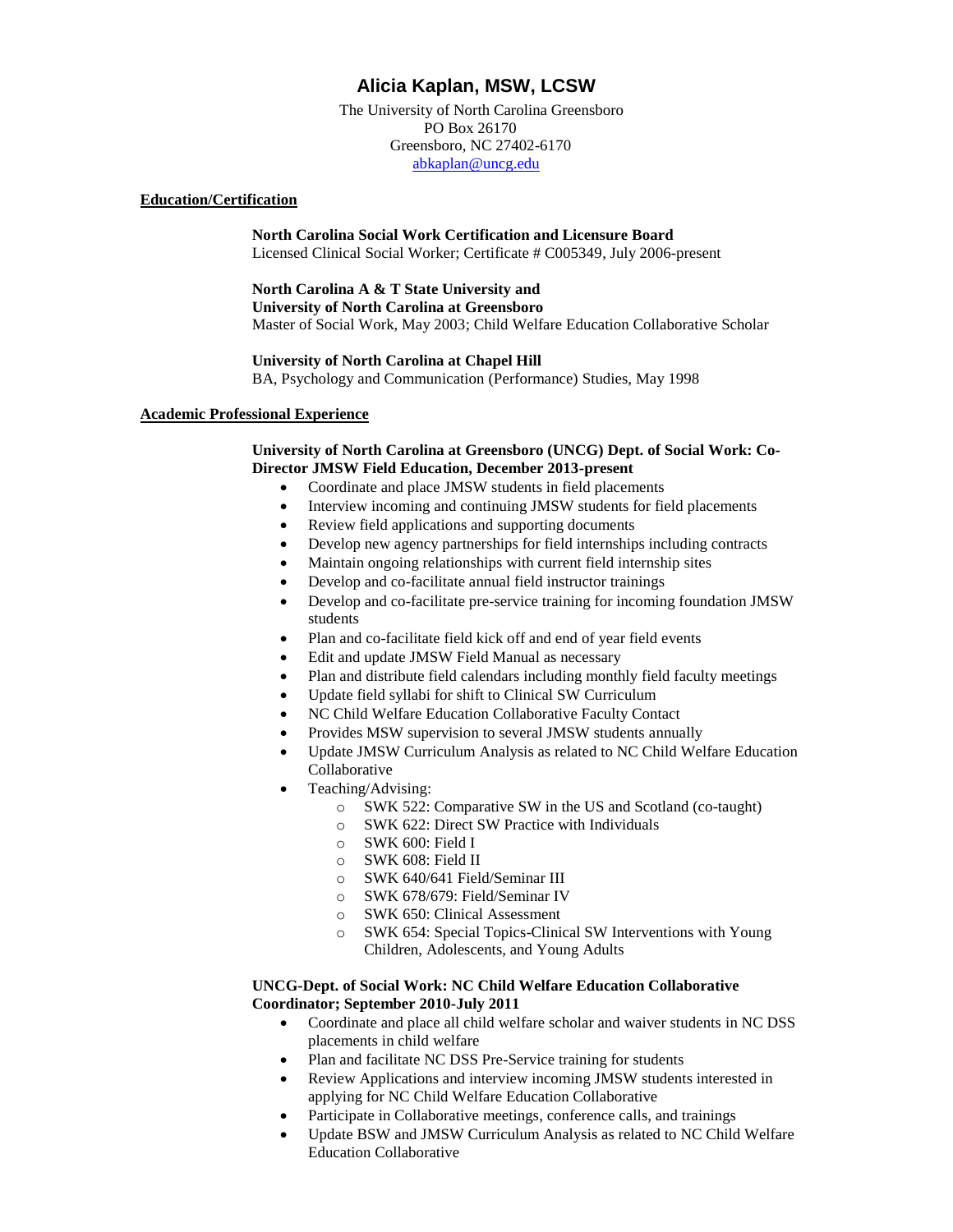- Maintain Collaborative records on all participating students
- Teaching SWK 584 and SWK 628/629

# **UNCG-Dept. of Social Work: Adjunct Instructor, January 2006-December 2013**

- SWK 584: Social Services for Children
- SWK 622: Direct SW Practice with Individuals and Families
- SWK 628/629: Field/Seminar I

# **Elon University, Human Studies Dept.: Adjunct Professor, August-December 2011**

• Taught HSS 311: Social Policy and Inequality

### **Academic Service**

# **UNCG Committees, 2014-Present**

- SWK Committees
	- o Admissions Committee (2014-present)
	- o Research Committee (2015-present)
	- o HRSA Award Committee (2015-present)
	- o JMSW Search Committee (2015-present)
- **HHS** Committees
	- o IPE Committee, Chair (2015-17)
	- o APT Committee (2014-2016)
- UNCG Committees
	- o Mentoring Program Participant (2015-16)

### **Other Professional Experience**

**Alicia's Clinical Social Work and Academic Professional Services, PLLC** Child and Family Therapist; LCSWA Clinical Supervisor; Owner; October 2011-present

# **Sanctuary House, June 2012-November 2012**

Outpatient Clinical Contract Therapist

**Guilford County Department of Social Services, September 2006-September 2010** Child and Family Therapist, SW Trainer, and directed/produced the Foster Care Chronicles in 2009.

**Forsyth County Department of Social Services, June 2003-August 2006** CPS, In Home, Foster Care, LCSW intern with Family Counseling Unit

### **North Carolina Child Welfare Education Collaborative Scholar**

Guilford Co. DSS Field Instructor, 2008-09; Forsyth Co. DSS Internship: Child Custody Adolescent Unit and LINKS Program, August 2002-May 2003, CPS, January 2002-May 2002

### **Walt Disney World**

 Full Time Cast Member January 2000-July 2001; Seasonal Cast Member Summer 1997 College Program Summer 1995-96

**Disneyland Paris Internship, June 1998-November 1999** Lived/Worked in Paris a year and a half with Work Exchange Program

### **Local and State Professional Presentations**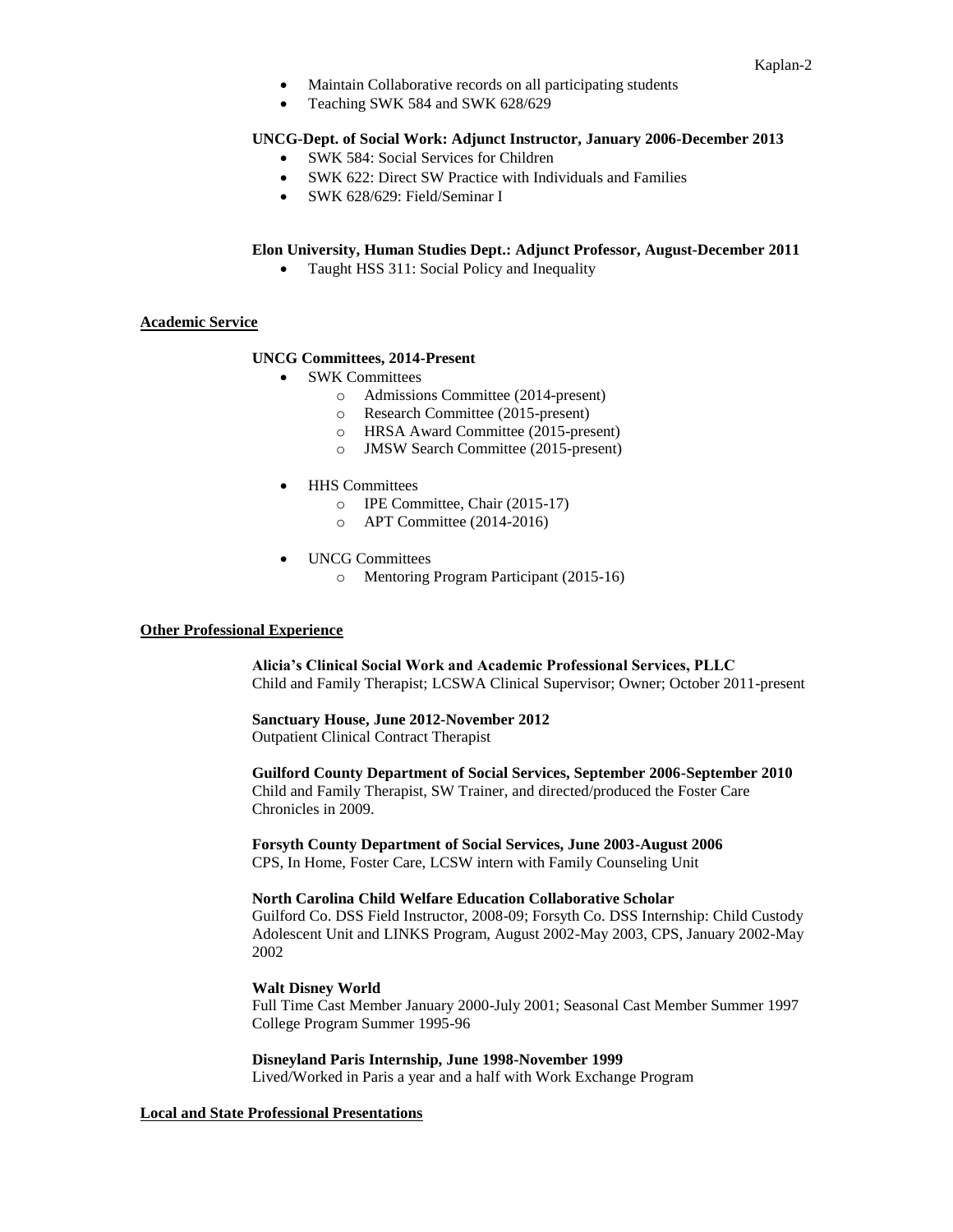- **1.** Allard, J. & Kaplan A. B. "Foster Care Chronicles Project," UNCG Board of Visitors, Greensboro, NC, October, 2016.
- **2.** Kaplan, A. B. "Compassion Fatigue and Self Care," US Middle District Probation Officer Training, Jamestown, NC, September, 2015.
- **3.** Kaplan, A. B. "Understanding Trauma and Reactive Behaviors," Davie County Department of Social Services Foster Parent Training, Mocksville, September, 2015.
- **4.** Kaplan, A.B., & Nsonwu, M. "Embodying the Head, Hand, Heart, and Soul: A Practitioner's Guide to Self-Care," Children's Home Society Employee Training, Greensboro, NC, June, 2015.
- **5.** Kaplan, A. B. "Understanding Trauma and Reactive Behaviors," Triad Dialysis Employee Training, Greensboro, NC, May, 2015.
- **6.** Kaplan, A.B. "Embodying the Head, Hand, Heart, and Soul: A Practitioner's Guide to Self-Care," Family Services of the Piedmont Employee Training, High Point, NC, May, 2014.
- **7.** Kaplan A. B., & Register J. "Poverty Simulation Training," UNCG, Greensboro, NC, March, 2012-14.
- **8.** Kaplan A. B. "The Business Side of Clinical Social Work Private Practice," Dr. Yoko Crume's JMSW SWK 639 class. UNCG, Greensboro, NC, February, 2014.
- **9.** Kaplan A. B. "Understanding Trauma and Reactive Behaviors," Guilford County Department of Social Services Foster Parent Training, Greensboro, NC, May & October, 2012.
- **10.** Kaplan, A. B., "Becoming a Social Worker," Wake Med Middle School Saturday morning Academy, Raleigh, NC, October, 2012.
- **11.** Kaplan A. B. "Understanding Trauma and Reactive Behaviors," Guilford Child Development Group Training, Greensboro, NC, May, 2012.
- **12.** Kaplan A. B. "Attachment and Bonding," Guilford County Department of Social Services Foster Parent Training, Greensboro, NC, October, 2009.
- **13.** Kaplan A. B. "The Sibling Connection," Guilford County Department of Social Services Foster Parent Training, Greensboro, NC, June, 2009.
- **14.** Kaplan A. B. "Understanding Trauma and Reactive Behaviors," Guilford County Department of Social Services Foster Parent Training, Greensboro, NC, May, 2009.

#### **Referred Presentations**

Dance, C., Dennison, S., Kaplan, A. B., & Nsonwu, M. "Foster Care Chronicles Pilot Project," Lily Conference, Greensboro, NC, January, 2010.

#### **Community Service**